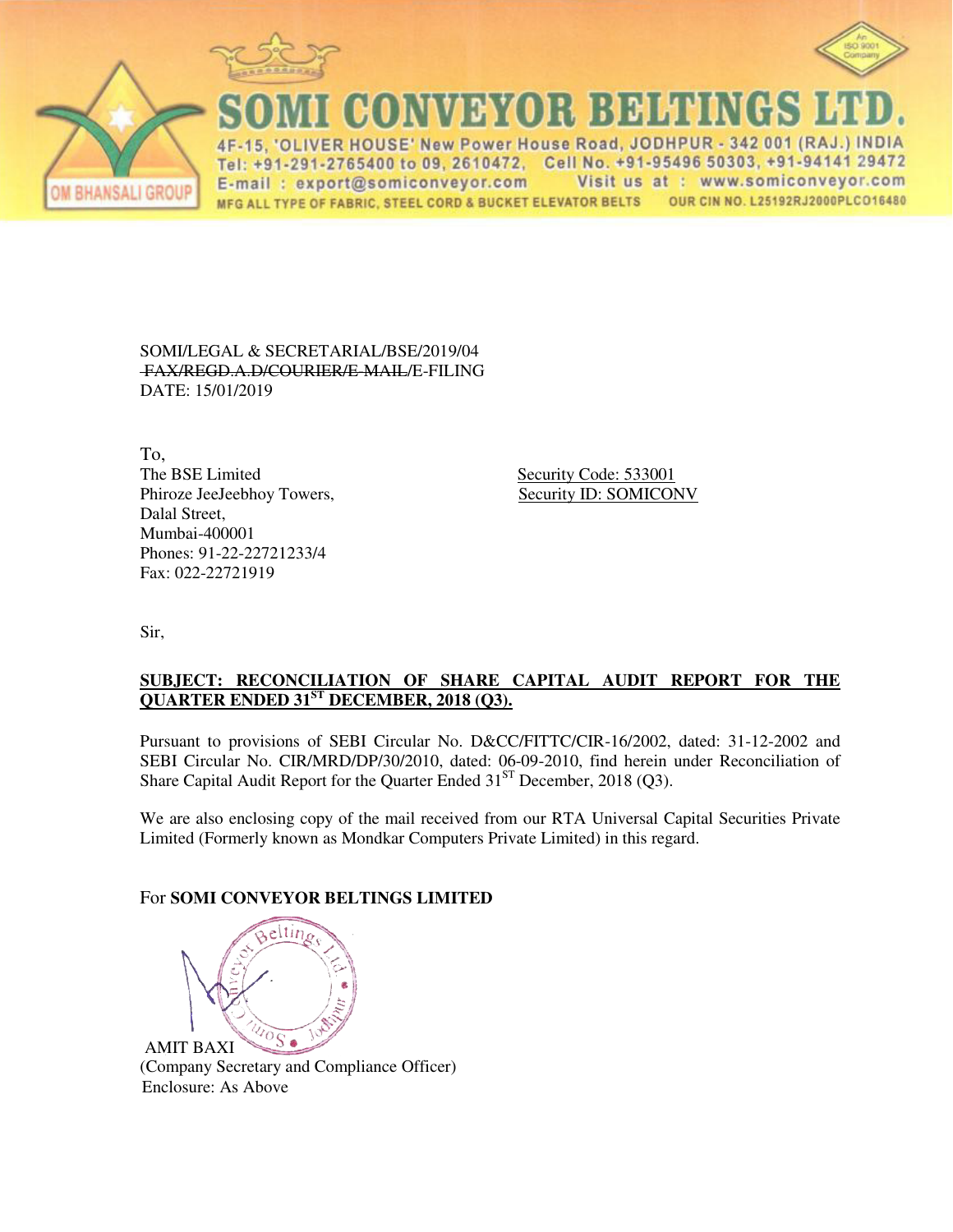

**CS. AVIJIT VASU B.Sc., M.COM, ACS Practicing Company Secretary** 

## **RECONCILIATION OF SHARE CAPITAL AUDIT REPORT**

| 1. For Quarter Ended                                                                                         | : $31ST$ December, 2018 (THIRD QUARTER)                       |                               |  |  |  |
|--------------------------------------------------------------------------------------------------------------|---------------------------------------------------------------|-------------------------------|--|--|--|
| 2. ISIN                                                                                                      | : INE323, J $01019$                                           |                               |  |  |  |
| 3. Face Value                                                                                                | : Rs. $10/-$                                                  |                               |  |  |  |
| 4. Name of the Company                                                                                       | : SOMI CONVEYOR BELTINGS LIMITED                              |                               |  |  |  |
| 5. Registered Office Address                                                                                 | : 4F-15, "Oliver House", New Power House Road, Jodhpur-342003 |                               |  |  |  |
| 6. Correspondence Address                                                                                    | : 4F-15, "Oliver House", New Power House Road, Jodhpur-342003 |                               |  |  |  |
| 7. Telephone & Fax Nos                                                                                       | : Tel: $+91-291-2765400$ , Fax: $+91-291-2765410$             |                               |  |  |  |
| 8. Email address                                                                                             | : info@ombhansali.com/csamitbaxi@gmail.com                    |                               |  |  |  |
| 9. Names of the Stock Exchanges where the company's securities are listed: BSE LIMITED, NSE OF INDIA LIMITED |                                                               |                               |  |  |  |
|                                                                                                              | Number of Shares                                              | % of the Total issued capital |  |  |  |
| 10. Issued Capital:                                                                                          | 11779656                                                      | 100%                          |  |  |  |
| 11. Listed Capital (Exchange-wise): (BSE)                                                                    | 11779656                                                      | 100%                          |  |  |  |
|                                                                                                              | 11779656<br>(NSE)                                             | 100%                          |  |  |  |
| (as per company records)                                                                                     |                                                               |                               |  |  |  |
| 12. Held in dematerialized form in CDSL:                                                                     | 2714956                                                       | 23.05%                        |  |  |  |
| 13. Held in dematerialized form in NSDL:                                                                     | 8242690                                                       | 69.97%                        |  |  |  |
| 14. Physical:                                                                                                | 822010                                                        | 6.98%                         |  |  |  |
| 15. Total No. of shares (12+13+14):                                                                          | 11779656                                                      | 100%                          |  |  |  |
| 16. Reasons for difference if any, between (10&11), (10&15), (11&15): NIL                                    |                                                               |                               |  |  |  |

17. Certifying the details of changes in share capital during the quarter under consideration as per Table below:

|                |               |             | $\overline{\phantom{0}}$ |           |           |                 |
|----------------|---------------|-------------|--------------------------|-----------|-----------|-----------------|
| Particulars*** | No. of Shares | Applied/Not | Listed on                | Whether   | Whether   | In $-principal$ |
|                |               | Applied for | <b>Stock</b>             | Intimated | Intimated | approval for    |
|                |               | listing     | Exchanges                | To CDSL   | To NSDL   | SE(Specify      |
|                |               |             | (Specify)                |           |           | Names)          |
|                |               |             | Names)                   |           |           |                 |
| NIL            | -----         | -----       | ----                     | ----      | ----      | ----            |

\*\*\* Rights, Bonus, Preferential Issue, ESOPs, Amalgamation, Conversion, Buyback, Capital Reduction, Forfeiture, Any other (to specify). 18. Register of members is updated (Yes/No): **YES** If not, updated upto which date: **N.A** 

19. Reference of previous quarter with regards to excess dematerialized shares, .if any: **N.A**

20. Has co. resolved the matter mentioned in point no.19 above in current quarter? If not, reason why? **N.A**

21. Total no. of requests, if any, confirmed after 21 days & the total no. of requests pending beyond 21 days with the reasons for delay:

| Total No. of demat requests   | No. of requests | No. of shares | Reasons for delay |
|-------------------------------|-----------------|---------------|-------------------|
| Confirmed after 21 days       | NIL             | NIL           | NIL               |
| Pending for more than 21 days | NIL             | <b>NIL</b>    | NIL               |

22. Name, Telephone & Fax No. of the Compliance Officer of the Company: **Mr. Amit Baxi 4 F-15, "Oliver House", New Power House Road, Jodhpur-342003** 

 **Tel.: +91-0291-2765400, Fax: +91-0291-2765410** 

23. Name, Address, Tel. & Fax No., Regn. No. of the Practicing company secretary:  **CS AVIJIT VASU, Corporate Tower, Plot No. 21&22, Behind Bank of Maharashtra, 2nd Puliya Commercial Centre,** 

 **Chopasni Housing Board, Jodhpur, Tel.:+91-0291- 2759987 M. No. 37968; C. P. No. 14198** 

24. Appointment of common agency for share registry work (if yes, name and address): **YES UNIVERSAL CAPITAL SECURITIES PRIVATE LIMITED 21, Shakil Niwas, Opp. Satya Sai Baba Temple, Mahakali Caves Road, Andheri (East), Mumbai - 400 093 Tel: (+91 22) 28207203-05, 28257641, Fax: (+91 22) 28207207**

25. Any other detail that the company secretary may like to provide, (*e.g.* BIFR Company, delisting from SE): **NIL**

**CS AVIJIT VASU** Place: Jodhpur **Company Secretary in Practice, ACS: 37968, C.P. No. 14198** 

Date: 15/01/2019